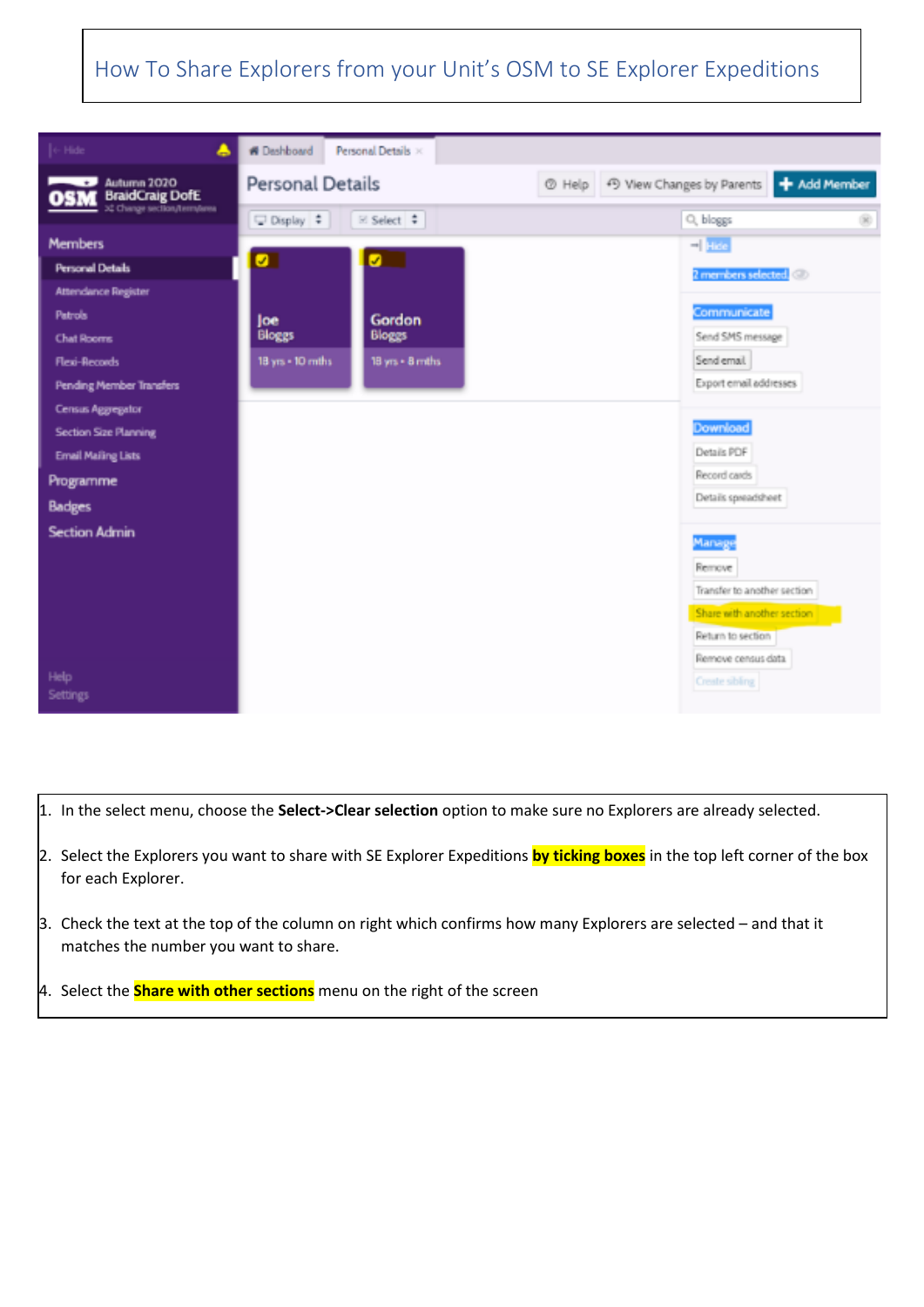| <b>Share Members</b>      |                                                                                                                                                                    |                   |
|---------------------------|--------------------------------------------------------------------------------------------------------------------------------------------------------------------|-------------------|
| other sections            | Sharing members allows people to exist in multiple sections at the same time.<br>Updates made in one section to contact details and badge records are shown to the |                   |
| Share to your<br>sections | 21st Craigalmond (South Queensferry) Sco $\div$                                                                                                                    |                   |
| Or search all sections    | Age range $\div$<br>Age range<br>Early Years Pilot<br><b>Beavers</b><br>Cubs<br>Scouts.<br>Explorers (and Network)<br>Adults<br><b>Waiting List</b>                |                   |
| Cancel                    |                                                                                                                                                                    | & Share 2 members |

- 6. The **Share** Members window pops up.
- 7. Ignore the **Share to your section** box, and instead click **Age range** and choose **Explorers(and Network).**

8. Finally click the **Share x Members** button at the bottom right of the screen.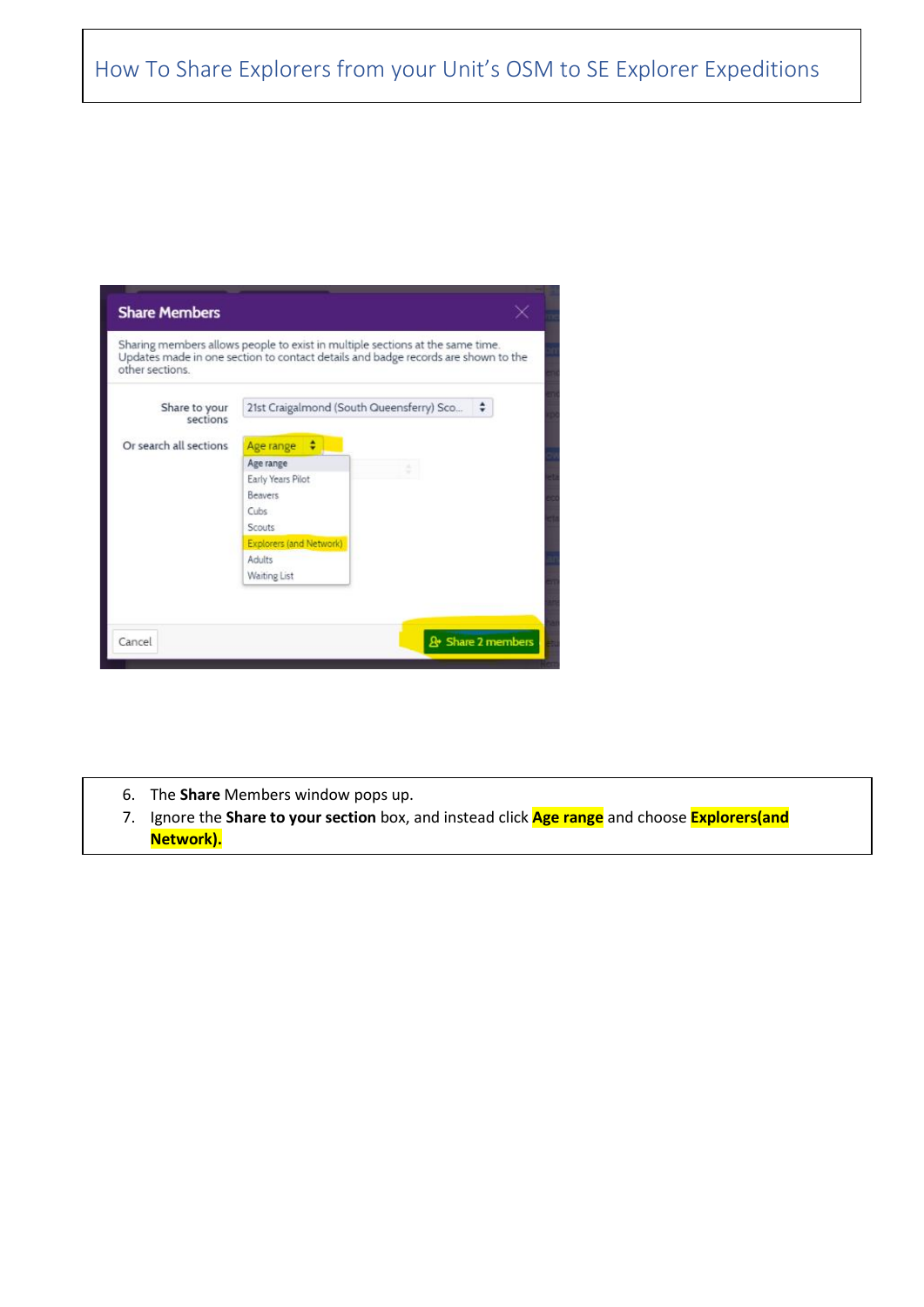| <b>Share Members</b>                                                                                                                                                                  |                                                                                                                                                                                                                                                                                                                                                                                                                                                                                |  |
|---------------------------------------------------------------------------------------------------------------------------------------------------------------------------------------|--------------------------------------------------------------------------------------------------------------------------------------------------------------------------------------------------------------------------------------------------------------------------------------------------------------------------------------------------------------------------------------------------------------------------------------------------------------------------------|--|
| Sharing members allows people to exist in multiple sections at the same time.<br>Updates made in one section to contact details and badge records are shown to the<br>other sections. |                                                                                                                                                                                                                                                                                                                                                                                                                                                                                |  |
| Share to your<br>sections                                                                                                                                                             | 1st North Berwick Scout Group: 1st North B                                                                                                                                                                                                                                                                                                                                                                                                                                     |  |
| Or search all sections                                                                                                                                                                | Explorers (and Network)<br>÷<br>Craigalmond Explore<br>Craigalmond Explorers: Pink Panthers ESU<br><b>Craigalmond Explorers: District</b><br><b>Craigalmond Explorers: SE Explorer Expeditions</b><br><b>Craigalmond Explorers: Young Leaders</b><br>Craigalmond Explorers: QSA<br><b>Craigalmond Explorers: Longcraig ESSU</b><br><b>Craigalmond Explorers: PPESU former members</b><br>Craigalmond Explorers: Test Section 1<br><b>Craigalmond Explorers: Test Section 2</b> |  |
| 2 <sup>→</sup> Share one member<br>Cancel                                                                                                                                             |                                                                                                                                                                                                                                                                                                                                                                                                                                                                                |  |

- 10. A search box that appears beneath Explorers (and Network)
- 11. The name of the section you will need to select is

#### **Craigalmond Explorers:SE Explorer Expeditions**

- 12. Keep typing **Craigalmond Explorers: SE Explorers Expeditions** until you see SE Explorer Expeditions as an option in the list
- **13.** Select it with your mouse or cursor keys so the Section shown in the text box beneath the Explorers(and Network) box is **Craigalmond Explorers:SE Explorer Expeditions**
- 14. Finally click the **Share x Members button at the bottom right**

15. The records have been shared and the SEEE team will be notified and accept the transfer.